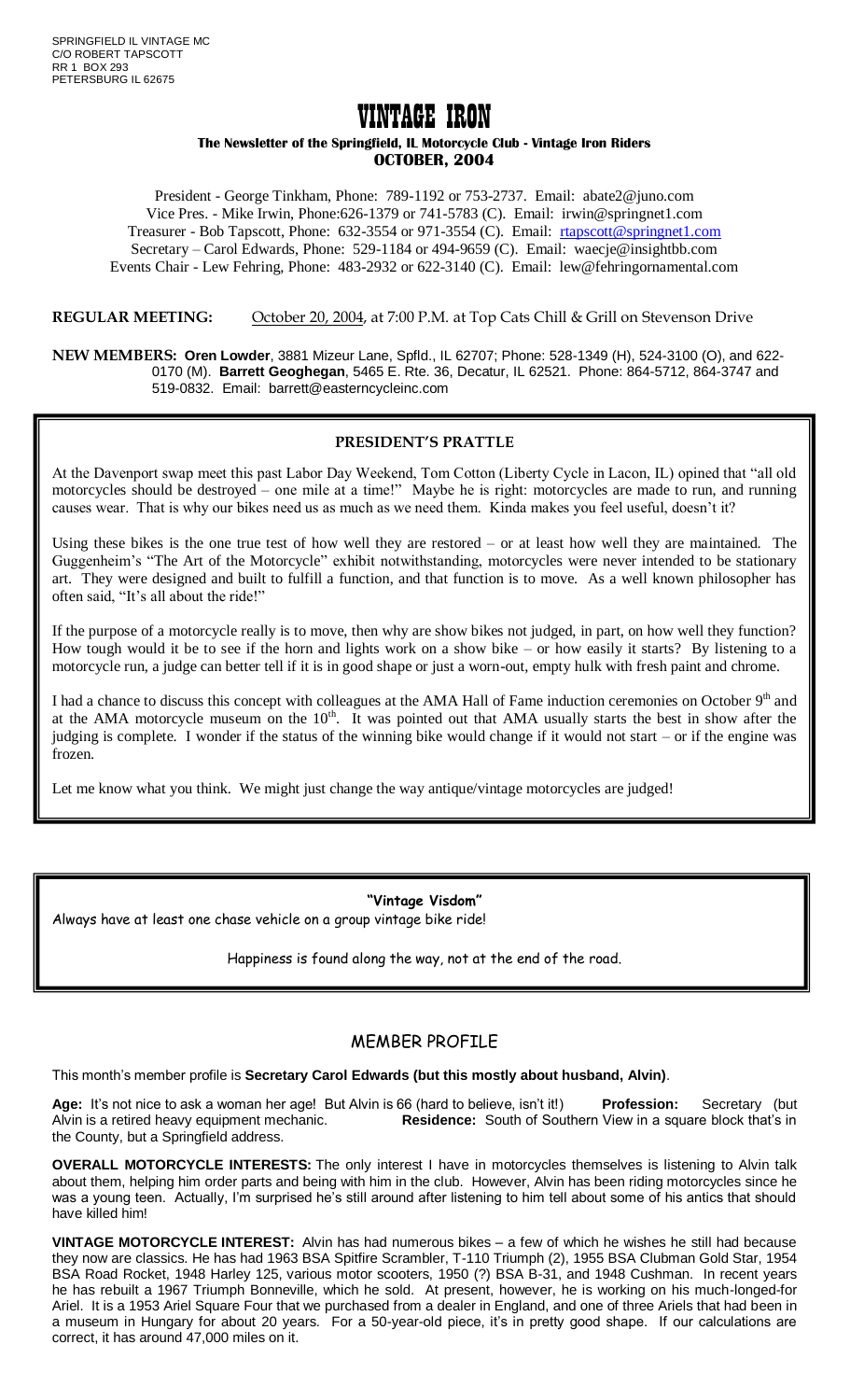**OTHER MOTORHEAD INTERESTS:** Alvin really loves antique tractors. He has mentioned buying one to restore, but hasn't found just the right one. It probably will have to be a John Deere, however. He also likes drag races, sprint cars, some NASCAR.

**WHY I LIKE THE VINTAGE MOTORCYCLE CLUB:** We like the people we have met, and have formed some new friendships. Everyone seems fiercely loyal to their particular brand of cycle, yet very interested in what everyone else has. There are good discussions, helpful advice and good camaraderie.

# **MEMBER REPORTS**

The "Ride to Ron's" was absolutely fantastic. Those who went were George Tinkham, Lew and Allison Fehring, Bob and Kathy Tapscott, Alvin and Carol Edwards, Don Cramer, and a friend of the Edwards', Chris Karcut. We met at George Embry's building on Governor. It was a beautiful, crisp fall day – perfect. Because of our late start we did not follow the exact planned route, but enjoyed the scenery anyway on the way to the farm in the Monmouth area. Fortunately, we had chase vehicles, because it seemed like we would go a few miles and have a breakdown; then we would go a couple of cornfields and have a breakdown. Lew's Indian/Sidecar lost a gasket, but he found one and was on his way again. Then a bolt came out and he was forced to ride with Alvin in the pickup.

We stopped at Bill Bayne's shop and looked over his fantastic collection. Then it was on to Ron's. What a GREAT place. And he is a great cook, too! He has a cabin in the woods by a stream beyond a stand of Christmas trees, a rambunctious mixed breed puppy, and vertically-stored wood for the bonfire. We cooked hot dogs and brats, and baked potatoes over the fire, solved world problems, sang songs and had a wonderful evening.

The wimps among us went to a motel in Monmouth for the night and returned Sunday morning for a HUGE breakfast of eggs, sausage, bacon, pancakes, biscuits and gravy, and fried potatoes. After consuming too much food, we had a tour of Ron's shop and viewed his collection. Then we headed out on a little more direct route, stopping to see the herd of elks (beautiful), and for home, tired, but with wonderful memories. Even the ladies had a great time! Thanks, George, for putting it together! Let's do it again!

#### **INSIGNIA**

Remember – the insignia will be voted on at the October meeting. Please try to attend!

# ELECTION OF OFFICERS

According to the By-Laws, the nomination for officers is to be held in October, with the election in November. So, please be thinking of who you want for officers next year and be prepared to nominate them. You also may nominate prior to the meeting, so if you can't attend, contact either George or Carol. The By-Laws also call for an elections committee to help coordinate the election. This should be fairly light duty, but we do need volunteers. Let George know at the meeting if you can help with the election.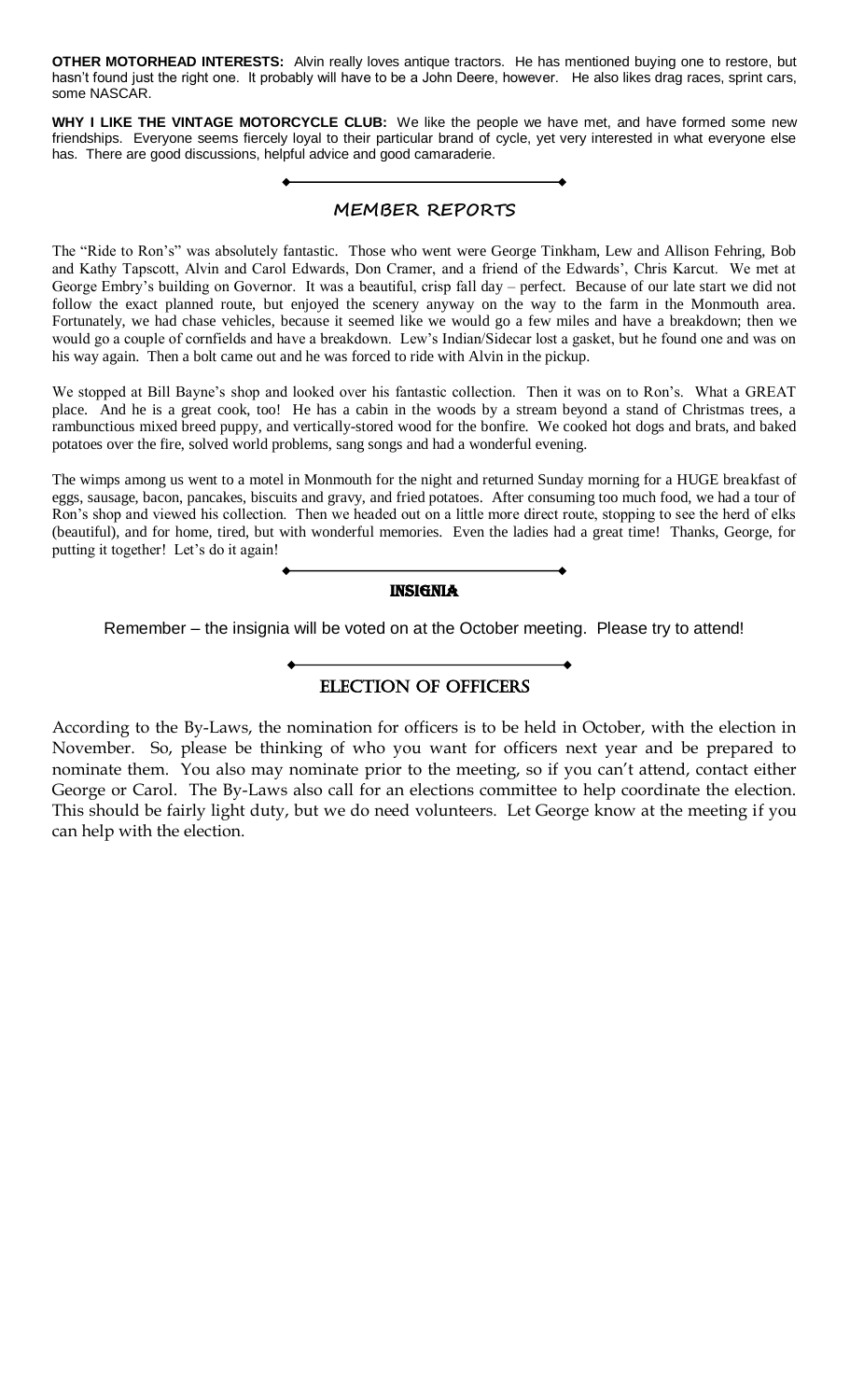#### **MINUTES OF MEETING Springfield (IL) Vintage Motorcycle Club Top Cat's Chill & Grill September 15, 2004**

Meeting called to order at 7:15 P.M. President George Tinkham wished everyone a Happy Anniversary, as it was the third Wednesday in September, 2003, that the first meeting of the Vintage Iron Motorcycle Club was held.

George pointed out that an Agenda for the meeting had been distributed to the tables, and asked that we try to stick to the order so we can finish quickly and get back to socializing!

Motion made and seconded that the Minutes of the previous meeting be accepted as sent out. Motion carried.

### **REPORTS:**

Treasurer's Report: Bob Tapscott reported that we have \$304.81 in the treasury, and a new member paid his dues tonight, bring the total to \$314.81.

Events: George Embry gave a report on Davenport. Leroy Solomon reported on the Springfield Mile. Bob Tapscott reported on the Secretary of State's Car Show. Jim Trader took the "Best Vintage Vehicle of the Show" award. This is the first time this award has been given to a motorcycle! (Congratulations, Jim!) It was also mentioned that there is a car show in Havana down on the river. The final race of the season at Petersburg is Saturday night. Track opens at 5:00 P.M. The show at Lexington, OH, was mentioned as well.

#### **OLD BUSINESS:**

Insignia: Mike Irwin is going to meet with the artist on Monday. A vote will be taken next month on the insignia.

Events: Question was asked if we were going to participate in the Route 66 Show at the end of September. Bob Tapscott said that if we want to do something as a club, the Route 66 committee would accommodate us. The members did not express much interest in participating as a club.

George Tinkham distributed fliers on the Fall Run to Ron's. Reservations are due no later than Saturday, September 25<sup>th</sup>. Cost will be \$15 per person. Maps will be given to riders, and a pre-ride meeting will be held after reservations are in.

### **NEW BUSINESS:**

Mike Irwin reported on his '48 Indian Chief catching on fire.

George T. asked for someone to lead a survey on insurance costs. Tony Jones said he would put together some information that assist members in getting the best coverage.

Question was raised about dues. Dues will be due in December for 2005.

Bob T. brought an anniversary cake for the membership and urged everyone to partake.

Lisa Casson's brother-in-law has a bike for sale. Contact Lisa for details.

Motion made and seconded to adjourn. Meeting adjourned at 8:25 P.M.

Carol J. Edwards, Secretary